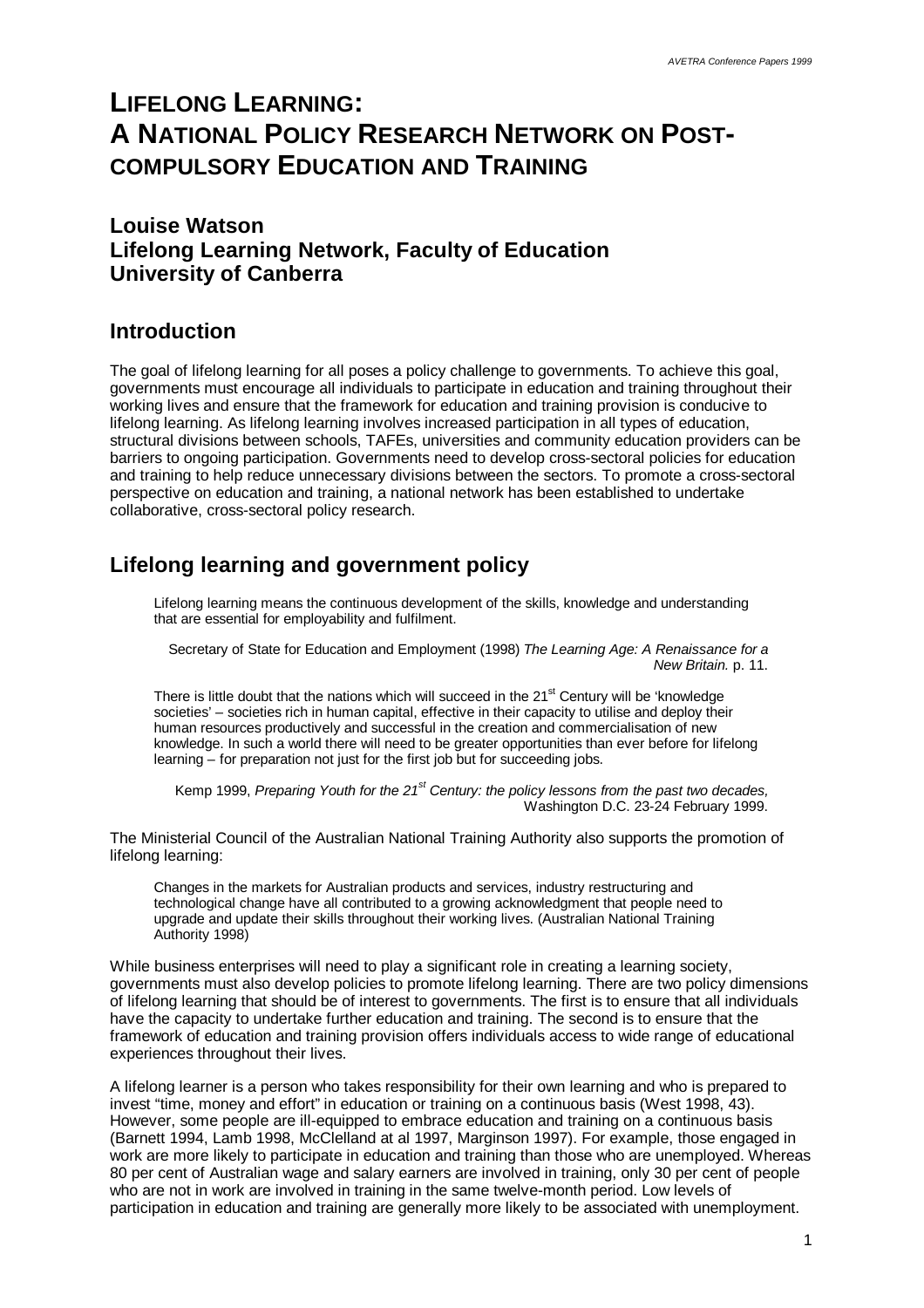More than two thirds of Australia's unemployed people have not completed Year 12 (ABS Cat. No. 6278.0). Governments therefore have a role in encouraging all individuals to develop the capacity for lifelong learning, particularly those who are not able to access training through the world of work.

As governments are responsible for financing and managing a large part of educational provision in Australia, they need to ensure that the policy framework for education and training facilitates lifelong participation. This means that people should be able to access education and training at any stage of their lives and be able to move between the sectors with maximum efficiency in terms of their learning. For example, students with a diploma in engineering from a TAFE institute should be able to progress to a degree without undertaking the full content of a university course. This would involve gaining admission to a university and receiving significant credit transfer for study already completed at TAFE.

In recent years, Australian governments have tried to remove some of the sectoral barriers to participation in education and training by promoting common standards and improving mechanisms for credit transfer between the sectors. The Australian Standards Framework (ASF), developed in the 1990s as a result of Industry Award Restructuring identified a set of eight levels of competence ranging from entry-level skills to advanced university research. The intent was to link these levels to pay rates. The ASF was never fully realised and it was later replaced by Australian Qualifications Framework (AQF). The AQF describes the key features and characteristics of qualifications across the secondary school -VET higher education continuum and links them to standards of performance expected of a person in the workplace (Kennedy 1997b). Credit Transfer mechanisms between VET and university have come under closer scrutiny and many more students now receive recognition in higher education courses for prior learning in TAFE. The establishment of several multi-sectoral institutions is facilitating the creation of "seamless pathways" between the sectors within those institutions (Kulevski and Frith 1998).

Nevertheless, a recent Parliamentary Committee concluded that it was still difficult for TAFE graduates to gain places in older, established universities, and that university practices in regard to credit transfer often discouraged rather than encouraged students to move between the sectors (Nelson 1998). Furthermore, in a competitive market where universities and TAFEs offer common awards, sectoral differences can be exploited for the purposes of gaining market share (Hill 1999). As Kulevski and Frith conclude, "although progress has been made, the VET/higher education interface is still struggling at the margins. This has been made worse by the different funding, regulatory and administrative arrangements for the two sectors" (Kulevski and Frith, 1998, 2-3).

Under the Australian Qualifications Framework, it is possible for schools, TAFEs, universities and Adult and Community Education (ACE) providers to offer courses that are also offered in other sectors. However, the different funding arrangements for each sector work against the growth of cross-sectoral provision. For example, schools are not funded at the level necessary to provide extensive vocational educational opportunities to students in Years 11 and 12. Australia's adult and community education sector is funded by many levels of government, a range of non-government organisations as well as private sources. Although it is possible for all institutions to offer some courses from other sectors, the extent of cross-sectoral provision is limited. Only 11 per cent of students at secondary school take TAFE-accredited subjects (ABS Cat. No. 6268.0). Higher Education awards account for 12 per cent of TAFE enrolments, and TAFE-level enrolments account for only 2 per cent of Higher Education provision (Nelson 1998).

Nevertheless, the changing nature of student demand is a continuing pressure for reform to the policy framework for education and training. Patterns of participation in education and training have changed markedly in recent years. There is now greater movement of students between the sectors, including from higher education to VET courses (Golding 1998). Increasing numbers of young people now follow non-linear education to work pathways that involve non-traditional, concurrent and/or sequential combinations of education and work (Dwyer and Wyn 1998, Nelson 1998). The demand for VET courses in schools continues to grow, and customised courses for workers to develop specific skills are in greater demand within TAFE. The majority of students in post-compulsory education and training are combining study with some form of employment, increasing the demand for flexibility in education and training provision (ABS Cat. No. 6268.0 1998).

Although there is a strong imperative for education policy to be more cross-sectoral, it is difficult for governments to move beyond the sectoral perspective. Since the commencement of government involvement in education and training over a hundred years ago, education provision has been organised on a strict sectoral basis, with different Departments responsible for the administration of schools, vocational training institutions and universities. The involvement of the Federal government in selected areas of education provision adds a further complication to the funding arrangements. Universities – as autonomous institutions – are now almost entirely a Commonwealth funding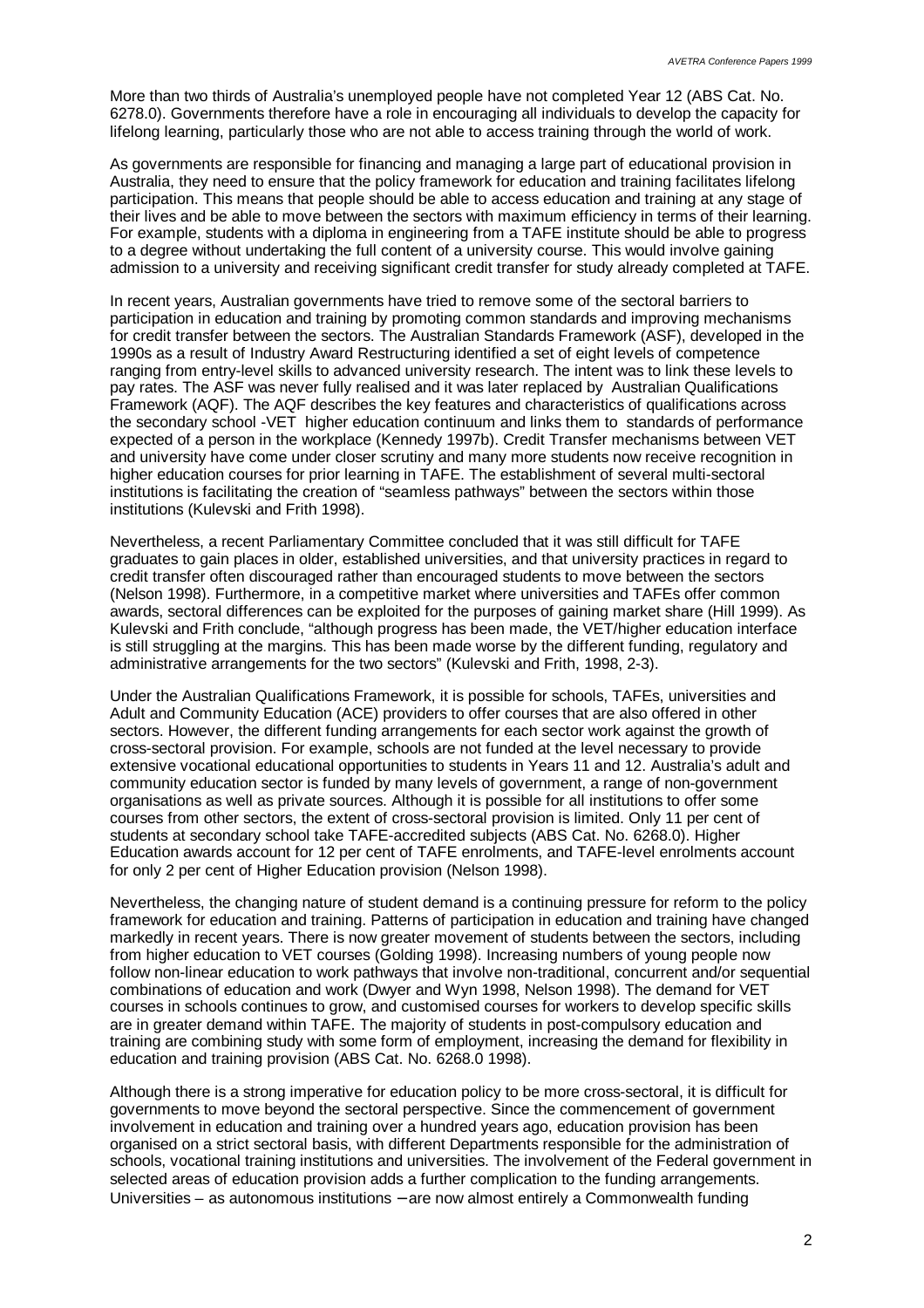responsibility. Both State and Federal governments provide funding for vocational education and training which is administered through the Australian National Training Authority (ANTA). Funding for schools is largely a State government responsibility, except for private schools that receive the bulk of their funding from the Federal government. The persistence of jurisdictional differences and the complexity of funding arrangements make it very difficult to develop common policies on issues such as course fees, access and equity, standards and qualifications across the education and training sectors. Recent Commonwealth reviews of education and training – while acknowledging the importance of cross-sectoral issues and lifelong learning – have nevertheless been confined to reviewing the needs of one sector (eg. West 1998, Nelson 1998).

# **The role of policy research**

The Australian research community's capacity to examine cross-sectoral issues in education and training is limited by the same divisions that constrain cross-sectoral policy development in government. The sectoral division of responsibilities between government agencies is often duplicated in the funding of research activity. The sectoral interests of funding agencies influence the research interests of academics so that most education researchers specialise in one sector. Governments' capacity to develop cross-sectoral policies for education and training is hampered by lack of research on cross-sectoral issues, such as the changing nature of student participation in all the sectors (Lifelong Learning Network 1998).

In July 1998, the University of Canberra invited a group of education and training researchers with varying interests, to discuss the establishment of a cross-sectoral policy research network on postcompulsory education and training. It was suggested that the Network would fill the gap in policy research on cross-sectoral issues covering schools, vocational education, higher education and the adult and community education providers. The initiative was supported by representatives of DETYA, ANTA, and NCVER each of whom recognised the need for policy research to become cross-sectoral in focus. It was widely acknowledged that both policy makers and researchers were struggling to keep up with the changes in patterns of participation in education and training. There was a need for a new agency to sponsor cross-sectoral research that would complement existing research in the various sectors. Given the tendency of researchers to focus on one sector, it was important for the Network to take a collaborative approach to produce work that was relevant to education and training policy across the sectors.

The impact of policy research on government decision-making is highly contested – not least because of the difficulty in demonstrating direct links between research findings and the development of government policy (Wiltshire 1993). At best, one can argue that research has an indirect impact on government policy. Factors such as political mandates, social pressures, and interest groups also influence policy development (Bush 1976, Premfors 1979, Kirst at al 1981).

The impact of policy research upon government decision-making appears to be greater when government agencies are closely involved in sponsoring and supervising the projects, and where the researchers introduce, define and formulate policy problems (van de Vall and Bolas 1979). In other words, policy research that is commissioned by government is more likely to have an impact on government policy. When governments sponsor policy research, they seek answers to specific problems within a limited time. Policy researchers in Australia generally retain the right to publish and disseminate their research findings without government interference (Robinson 1999, 8). However, the researcher's freedom over the objectives of the research may be restricted by the sponsoring agency's conception of the dimensions of a particular problem. It is therefore important for policy researchers to engage sponsors in a dialogue about the objectives and scope of their research. The Lifelong Learning Network has developed a process that facilitates a dialogue between researchers and policymakers at the earliest possible stage of its research projects.

# **Collaborative cross-sectoral policy research**

The Lifelong Learning Network's major research activity is to investigate the changing nature of participation in post-compulsory education and training. In consultation with DETYA and NCVER, the Network has identified a broad set of research issues as a basis for developing its research program. Current research priorities are patterns of non-linear participation in education and training; the outputs and outcomes of each sector; access and equity issues; data on transitional pathways; and effective institutional structures. On 28 January 1999, the Network sent a list of these issues to its members inviting them to contribute to the development of briefs for each research project. The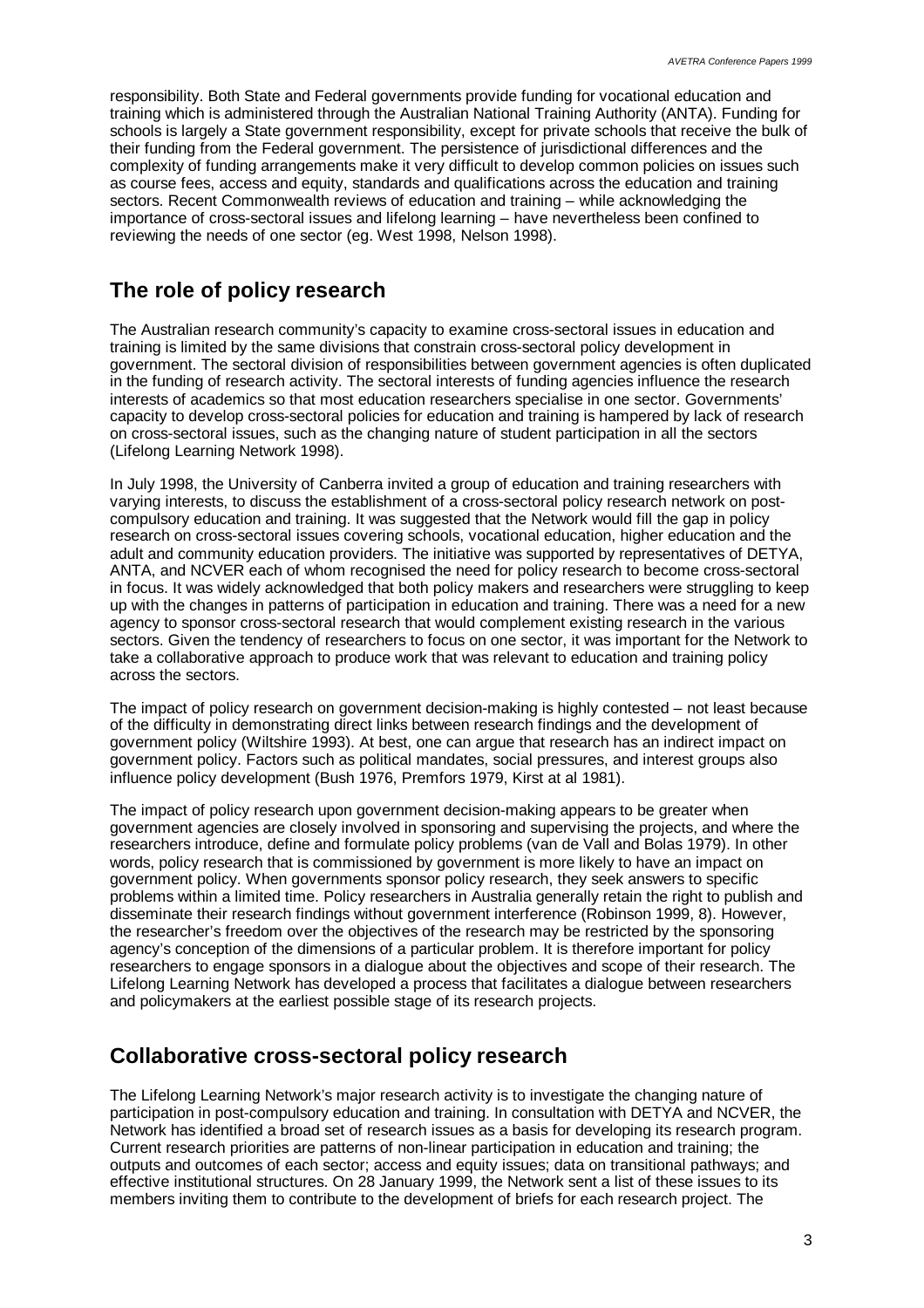project briefs developed by the Network bring together the ideas of the sponsoring agency and the responses of Network participants.

The project briefs identify the scope and methodology of the research, an agreed budget, and the proposed members of the research team. The members of the research teams are selected on the basis of their relevant experience and the quality of their submissions to the project briefs. There are no sectoral barriers to participation in the Network's research projects. Researchers in VET, schools, universities and the adult community education sector are encouraged to participate in the collaborative research projects. This approach is consistent with the Nelson Committee's call for increased collaboration and research partnerships between TAFE and the university sector (Nelson 1998, Recs 4.3-4.5). The Research Advisory Committee of the Network's Governing Board oversees the selection of research teams. Professor Kerry Kennedy, from the University of Canberra, is chair of the Research Advisory Committee and its members are drawn from the funding bodies, presently ANTA, DETYA and NCVER. Once the Project Briefs have been approved by the sponsoring agencies, the collaborative policy research projects commence.

Although this process of developing project briefs takes time, it has advantages over conventional approaches. It gives the funding agencies access to a wide range of academic expertise at an early stage of the project's development. As most researchers tend to work within particular sectors, it enables us to bring together specialists in schools, VET, ACE or Higher Education on cross-sectoral research projects. By engaging researchers in the design of the project briefs, the Network promotes dialogue between researchers and funding agencies on the scope and direction of the policy research.

#### **The Lifelong Learning Network**

Hosted by the University of Canberra's Faculty of Education, the Lifelong Learning Network was established to undertake policy research network on post-compulsory education and training in January 1999. It is supported by an establishment grant from the Australian National Training Authority (ANTA) and project funding from the National Centre for Vocational Education Research (NCVER) and the Commonwealth Department of Education Training and Youth Affairs. The project funding will be distributed to education researchers across Australia who participate in the Network's collaborative research projects on cross-sectoral policy issues.

The Network is governed by a Board of academics and government policy makers, chaired by Professor Don Aitkin, Vice-Chancellor of the University of Canberra. Professor Frank Hambly has been appointed Executive Director, Louise Watson is its Research Scholar, and Adela Clayton is the Network's Manager.

With a membership of over one hundred and fifty researchers and research institutions, the Network provides services to researchers interested in cross-sectoral policy issues. Through its web-site, the Network will manage a database of researchers in education and training. Members also participate in an electronic discussion list through which they can share ideas and information.

In December 1998, the Network hosted a policy workshop on post-compulsory education and training in Canberra that brought together education researchers and policy makers from Commonwealth and State agencies, including ANTA. The Workshop provided a forum for discussing issues such as participation, client choice, institutional structures and the changing social and economic environment. The Network is convening a national policy conference on post-compulsory education and training in Canberra on 27 August 1999.

#### **Summary**

Lifelong learning is a policy priority for education and training in many countries because of its importance to national economic growth and development. While Australia has a mass education system with relatively high levels of participation, many policy issues need to be addressed before we become a learning society. Traditional divisions between the education and training sectors remain a barrier to active educational participation because they restrict the movement of students through our education and training systems. Governments need to develop education policies on a cross-sectoral basis if they are to remove some of the barriers to lifelong participation in education and training and create a framework for education and training provision that is conducive to lifelong learning. Policy research on cross-sectoral issues can assist governments to develop options for reform. The Lifelong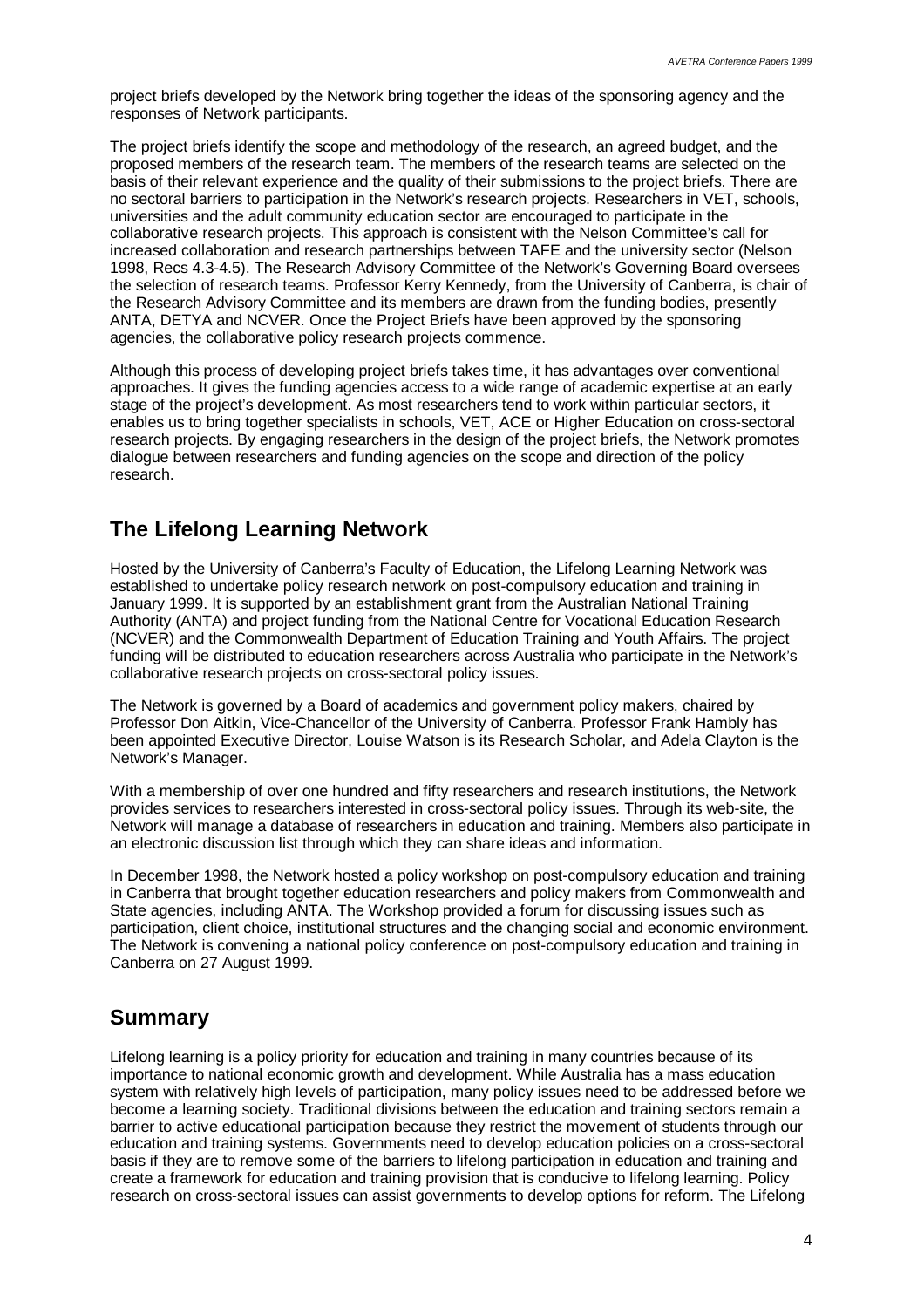Learning Network was established to promote collaborative cross-sectoral policy research on education and training in Australia.

The Lifelong Learning Network is located at the University of Canberra, 170 Haydon Drive, Canberra ACT 2601. Membership is open to any researcher or policy officer who is interested in postcompulsory education and training. For more information, contact the Network by telephone on 02 6201 5357 or by email to: louisew@education.canberra.edu.au

#### **REFERENCES**

- Australian National Training Authority 1998 *A bridge to the future: Australia's national strategy for occupational education and training 1998-2003.* Brisbane: ANTA.
- ABS Cat. No. 6268.0, 1998, *Education and Training Experience, Australia 1997.*
- Barnett, K 1994, Some can, some can't: the impact of fees and charges on disadvantaged groups in TAFE. Discussion Paper. NCVER. Adelaide
- Bush, R N 1976, Educational Research and Public Policy: Problems and Promise. Paper presented at the Annual Meeting of the American Educational research Association (San Francisco, April 20)
- Dearing, R 1997, Higher Education in the learning society. The National Committee of Inquiry into Higher Education. HMSO
- Dwyer, P and Wyn, J 1998, Post-compulsory education policy in Australia and its impact on participant pathways and outcomes in the 1990s, *Journal of Education Policy,* 13(3), 285-300
- European Commission, 1995, *Teaching and Learning: Toward the learning society.* White Paper on Education and Training. Luxembourg, 1996
- Fryer, R 1997, *Learning for the Twenty-first century: first report of the National Advisory group for continuing Education and lifelong learning.* London, National Advisory Group for Continuing Education and lifelong learning.
- Golding, B 1998, Summary of findings from a major study of the two-way study of movement and recognition between university and TAFE in Victoria, 1990-1996. Paper based on material in preparation for a PhD at the Centre for the Study of Higher Education, University of Melbourne. November.
- Hill, I 1999, The Learning Revolution A State System's perspective. Address to the TAFE Directors' Conference, Canberra, 18 March.
- Jarvis, P 1995, *Adult and Continuing Education: theory and practice* London, Routledge 2<sup>nd</sup> Ed.
- Kemp, D 1999, *Preparing Youth for the 21st Century: the policy lessons from the past two decades,* Washington D.C. 23-24 February.
- Kennedy, H 1997a, *Learning Works: widening participation in further education*. Coventry, the Further Education Funding Council
- Kennedy, K 1997b, Implementing Lifelong Education as a policy priority for the Twenty-first Century. Keynote Address, OECD Seminar, Korean Educational Development Institutes, Seoul, 12-13 November.
- Kulevski, B and Frith D 1998, Convergence in Recognition: Vocational Knowledge and Credit Transfer Arrangements in TAFE NSW. Paper presented to the 6<sup>th</sup> Annual international Conference on Post-Compulsory education and training, Griffith university, December 2-4.
- Kirst, M W Bardach, E Bellavita, C Nelson, L J 1981, *Policy research and educational policy-making: toward a better Connection.*
- Levin, H 1998, Financing a system for Lifelong Learning. *Education Economics* 6(3), 201-217.
- OECD, 1996, *Lifelong Learning for All*. Paris, OECD.
- Lamb, S 1998, Completing school in Australia: Trends in the 1990s, *Australian Journal of Education*, 42(1), 5-31.
- Lamb, S Polesel, S and Teese, R 1995, *Where do they go?* Commissioned Report No. 40, National Board of Employment, Education and Training, AGPS.
- Lifelong Learning Network, 1998, Directions for Policy Research. Summary of a policy workshop held in Canberra, December 6.
- McClelland, A McDonald, F and MacDonald, H 1997, Young People and labour market disadvantage: The situation of young people not in education or full-time work. Paper presented to *Learning and Work: The situation of Young Australians*, convened by Dusseldorp Skills Forum, Parliament House, Canberra, November 11.
- Marginson, S 1997, School Participation, Retention and Outcomes. Paper presented to *Learning and Work: The situation of Young Australians*, convened by Dusseldorp Skills Forum, Parliament House, Canberra, November 11.
- Nelson, B 1998, *Today's Training, Tomorrow's Skills.* Report of the House of Representatives Standing Committee on Employment, Education and Training, Canberra. AGPS.
- Premfors, R I T 1979, *Social Research and Public policy-making: an overview*. Yale Higher Education Research Group Working Paper
- Robinson, C 1999, Relevant Research guides good decision-making, *Campus Review* 9(6), 8.
- Secretary of State for Education and Employment 1998, *The Learning Age: A renaissance for New Britain*, London, HMSO, Cm 3790.
- Tight, M 1998, Education, Education, Education! The vision of lifelong learning in the Kennedy, Dearing and Fryer Reports, *The Oxford Review of Education* 24(4)
- Van de Vall, M and Bolas, C 1979. The utilisation of Social Policy Research: An Empirical Analysis of its structure and functions, Paper presented to the 74<sup>th</sup> Annual meeting of the American Sociological Association, Boston, MA August 27-31.
- West, R 1998, *Learning for Life. Review of Higher Education Financing and Policy. Final Report,* April. AGPS.